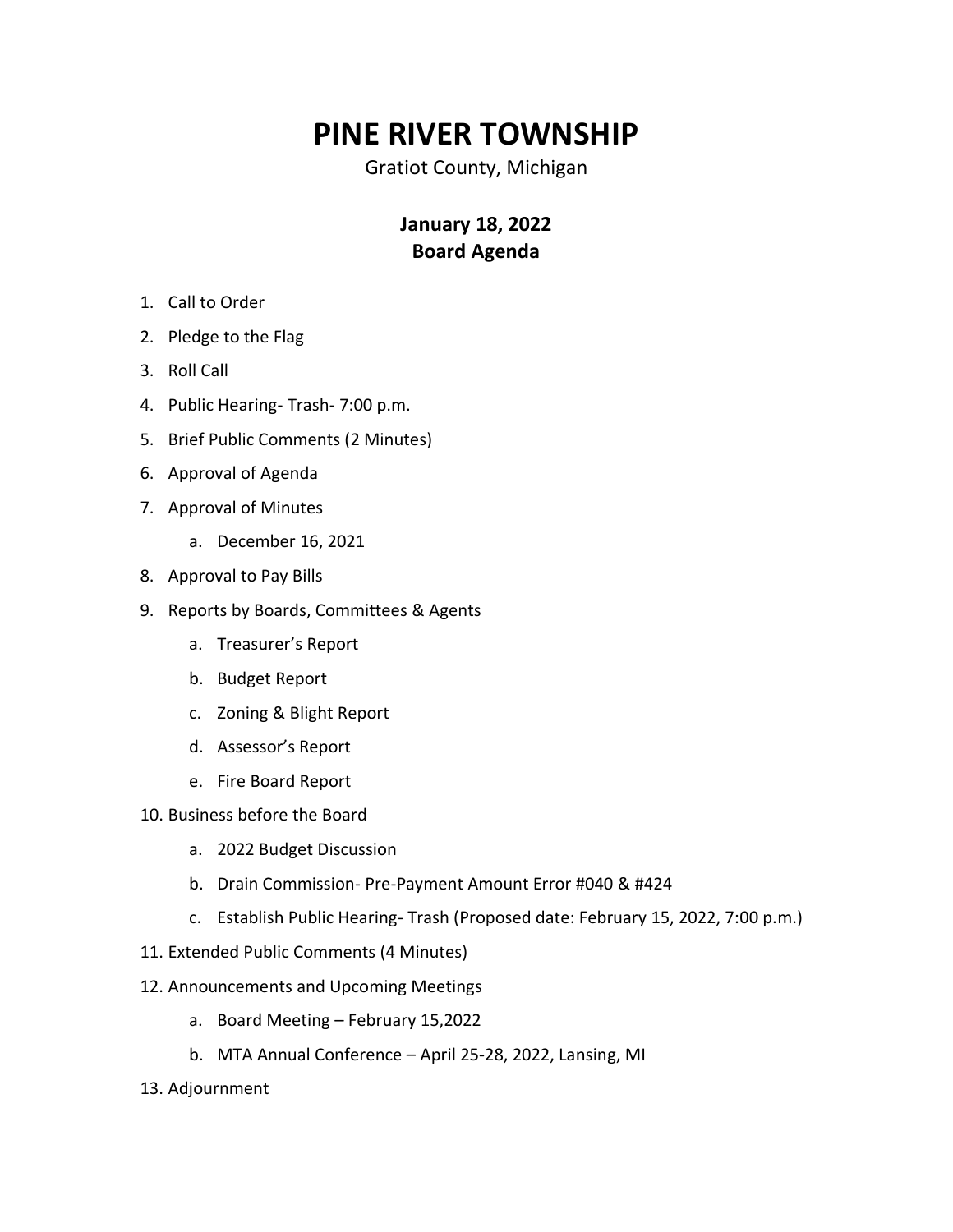## **MINUTES OF THE PINE RIVER TOWNSHIP BOARD MONTHLY MEETING JANUARY 18, 2022**

- 1.) The regular monthly meeting of the Pine River Township Board was called to order at 7:00PM by Supervisor Beeson at the Township Hall.
- 2.) Pledge the flag: The Board and the Public said the Pledge to the flag.
- 3.) Roll Call: Best: absent; Moeggenborg: present; Beeson: present; Whitmore: present; Baker: present. (4) Board members present, (1) absent.
- 4.) Public Hearing Trash:
	- a. Beeson gave overview of why trash services were sought.
	- b. Scott Truman from Granger gave overview of what services would be given by Granger
		- i. Explanation of bag tags for senior citizens at \$3/bag
		- ii. Explanation of extra fee and contacting Granger for large bulk item at \$40/piece
		- iii. Explanation of recycling not offered at this time
		- iv. Explanation of 1-96gal container per resident; if need more, can get another at same rate as Township directly through Granger)
		- v. Explanation of residents making bag or container decision with Granger after all meetings and discussions made
	- c. Terry Lott (7470 N. Luce Rd.) asked if the Township had a cost to handle the bills, etc. Explained that there is zero cost to the Township. Also asked if this would impact his school bonds and other taxes and was explained that no impact would be made.
	- d. Tom Ross (11861 N St. Rd.) asked if all residents have to take the trash services since he has a dumpster.
	- e. Judy Miller (5757 W. Monroe Rd.) also expressed concerns since she has a dumpster.
	- f. Dave Austin (4433 W. Jackson Rd.) noted that recycling is important to him and other residents. Agreed that the price is a good deal. Suggested that negotiations should still be made with the contract with Granger. Noted that large item arrangements needed to be made. Asked who all bids were asked of and Beeson explained that GFL, Republic, Waste Management and Granger were sought bids from and Granger is the one who responded while others noted they were not interested in serving Pine River as a whole.
	- g. Mike Moeggenborg (4901 N. County Line Rd.) asked that those in favor in the room raise hands.
	- h. Trevor Leonard (6940 N. Luce Rd.) suggested the new information from tonight's meeting be presented in the next letter to residents.
	- i. Ruth Halstead (224 Wilson Place) asked that items that cannot be picked up from Granger (in container or large item) be listed somewhere.
	- j. Kay Brown (6188 N. Winans Rd.) asked that the Board keep prices in check.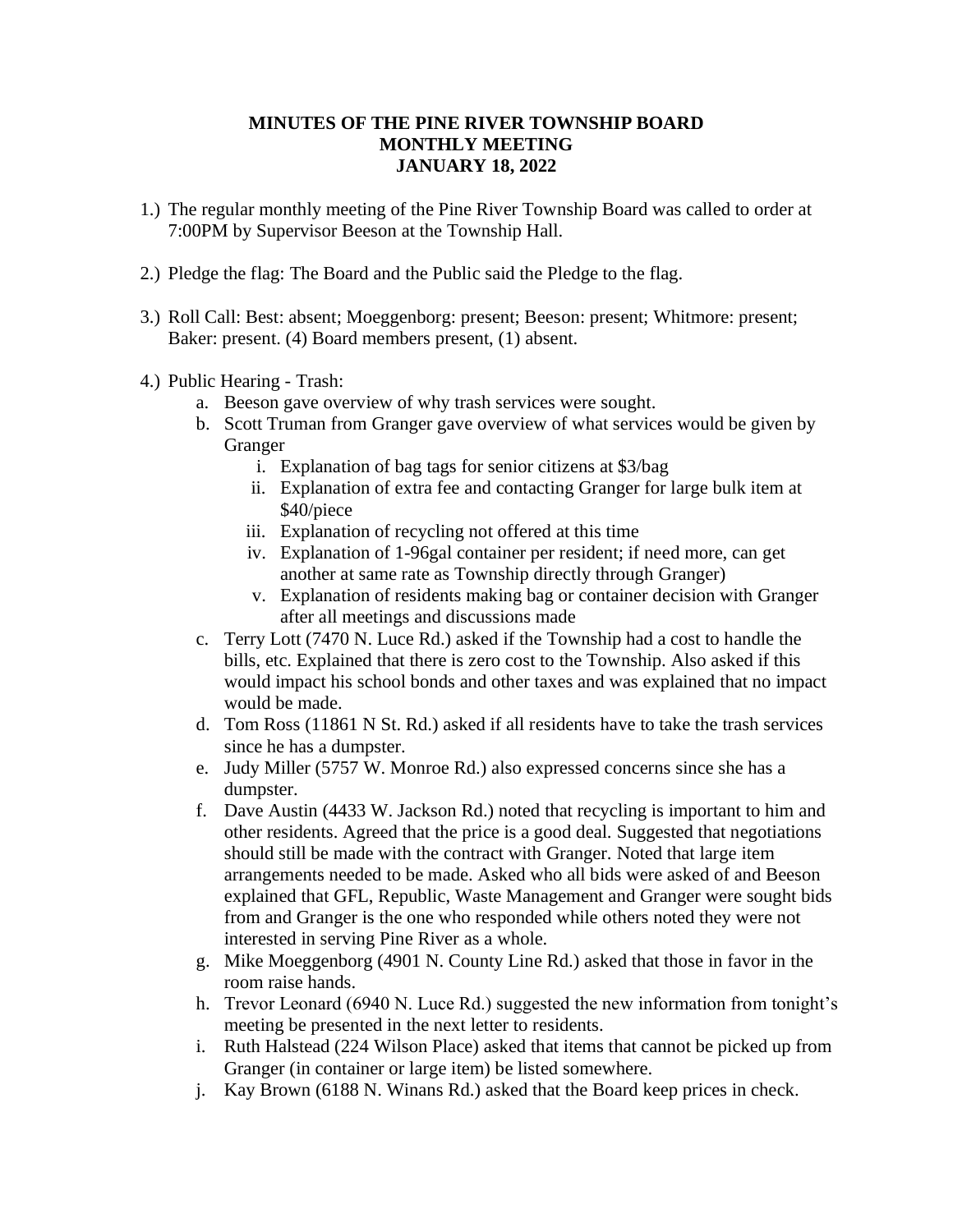- k. Lee Aldrich (6675 N. Winans Rd.) asked if things like large price items at road would be a blight issue.
- l. Betty Apple (6870 N. Winans Rd.) understood the increase on her services and supported the Board's decision to seek services for Township-wide.
- m. Tiffany LaBlance (128 Davis St.) asked that Board consider bag tags as option for smaller families.
- n. Wayne Miller (939 W. Jefferson Rd.) would like trash to be on a ballot; has renters and it is already hard to get rent from them on those properties.
- o. Ike King (8162 Sanders Rd., Vestaburg) from King's Disposal asked why King's did not get a bid. Beeson explained it was a genuine oversight on the Board's part and apologized.
- p. Rex Allward (7567 N. Luce Rd.) asked if he could opt out of the services and then hire King's to help with a local business. It was then explained the benefit of a single-hauler in the Township.
- q. Dr. Eric Ho (7221 N. Smith Rd.) asked about recycling and what can go in container from Granger.
- 5.) Public Hearing closed at 8:14PM.
- 6.) Approve the Agenda:
	- a. Motion made by Moeggenborg: second by Baker: to approve the Agenda as presented. All present Board members approved. The motion carried 4-0.
- 7.) Approve the Minutes:
	- a. Motion made by Baker: second by Moeggenborg: to approve the Minutes of the meeting from December 16, 2021. All present Board members approved. The motion carried 4-0.
- 8.) Approval to Pay Bills:
	- a. Motion made by Moeggenborg: second by Baker: to approve the payment of bills as presented in the amount of \$72,827.79. All present Board members approved. The motion carried 4-0.
- 9.) Reports by Boards, Committees, and Agents
	- a. Treasurer's Report Discussion: Board reviewed, bank reconciliations have been received and reviewed by all present. Placed on file.
	- b. Budget Report Discussion: report placed on file.
	- c. Zoning and Blight Officer solar panel permit for McConnell on Smith Road
	- d. Assessor Report no report other than preparing for March Board of Review
	- e. Fire Services no report
- 10.) Business before the Board
	- a. 2022 Budget Discussion
		- i. Get your needs to Beeson
	- b. Drain Commission Pre-Payment Amount Error #040 & #424